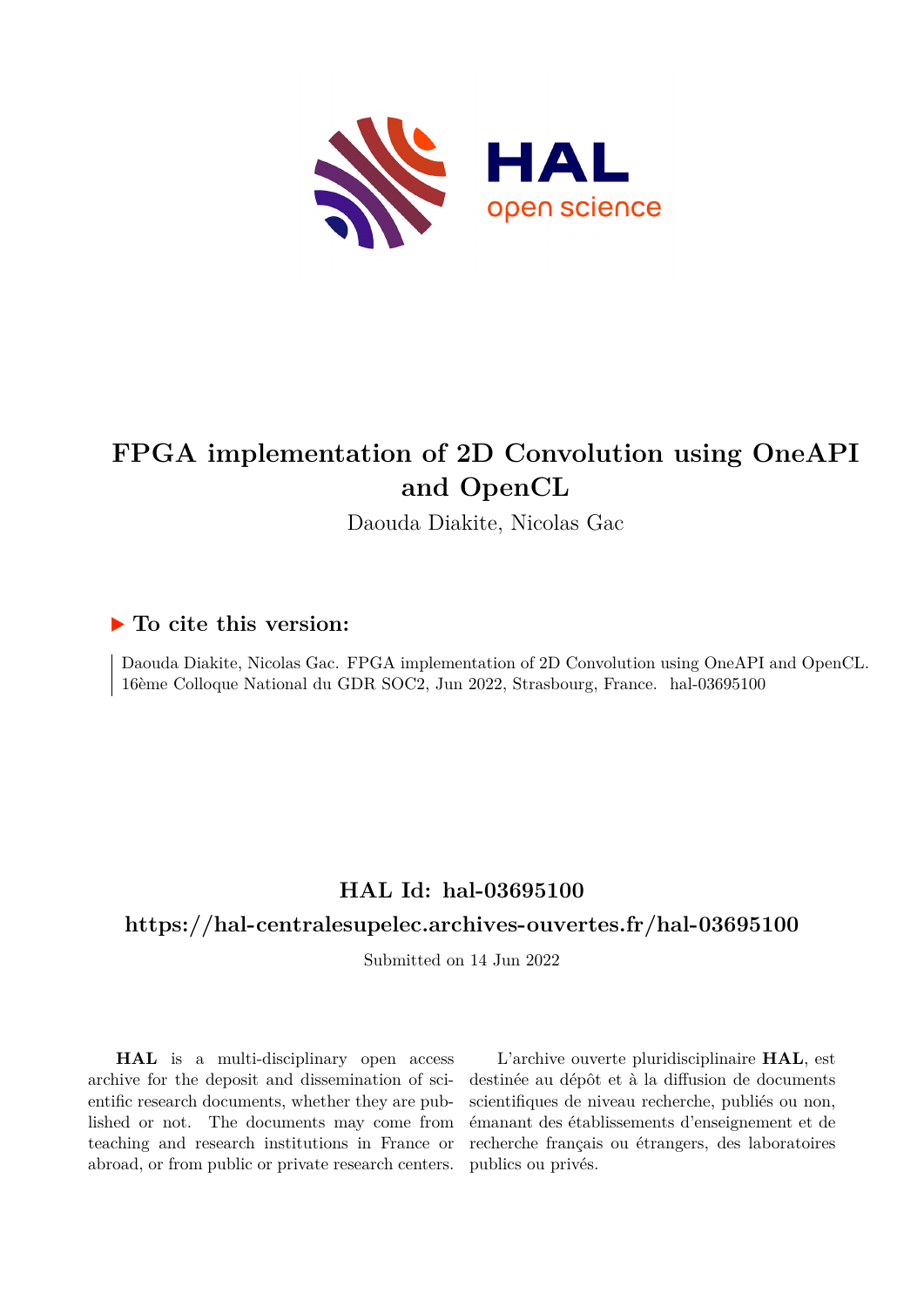# FPGA implementation of 2D Convolution using OneAPI and OpenCL

Daouda Diakite

*Université Paris-Saclay, CNRS, CentraleSupélec, Laboratoire des Signaux et Systemes `* 91190, Gif-sur-Yvette, France daouda.diakite@l2s.centralesupelec.fr

*Abstract*—Thanks to High-Level Synthesis (HLS) tools, FPGAs have become an alternative to GPUs for compute-intensive applications. These tools have been developed to provide flexibility in FPGA design at a higher abstraction level than hardware description languages. Major FPGA manufacturers have proposed many HLS tools depending on the target audience. In this paper, we propose a hardware architecture on FPGA for 2D convolution designed through two software-like development tools based on oneAPI and OpenCL languages. This paper also focuses on comparing the oneAPI and OpenCL HLS tools in terms of performance and productivity with the case study of the 2D convolution operator using an Intel Stratix 10 device.

*Index Terms*—Convolution, Local memory, OneAPI, OpenCL

#### I. INTRODUCTION

Convolution is one of the most used operators in signal and image processing applications such as edge detection, image blurring, noise reduction [1]. The operator is very compute-intensive, mainly used in iterative algorithms for inverse problems such as deconvolution [2]. It is essential to have significant computing power and a consequent bandwidth to meet the high computational demand. The acceleration of 2D convolution has been explored on different computing architectures such as CPU, GPU, or FPGA [3], [4]. Many approaches have been developed to accelerate the convolution operator, such as the reduction of the arithmetic complexity notably by using Winograd method [5], simple matrix multiplication using core tensors [6] or element-wise multiplication in the Fourier domain [7]–[9]. The element-wise multiplication in the Fourier domain followed by the inverse Fourier transform delivers better throughput than the convolution in the image domain for large mask sizes [10]. These works also explored different computational accuracy (half, fixed, single, or double precision) to leverage the underlying architecture better. This paper will focus on the pipeline execution model for FPGA. We proposed a convolution accelerator with a memory access strategy to reuse the data and improve the algorithm's arithmetic intensity, allowing us to use FPGA BRAM efficiently.

#### II. 2D CONVOLUTION

The 2D convolution represents a multiply-accumulation operation between a mask (convolution kernel) and the pixels of a given image. Let f be a 2D image of size  $(H, W)$  and h Nicolas Gac

*Université Paris-Saclay, CNRS, CentraleSupélec, Laboratoire des Signaux et Systemes `* 91190, Gif-sur-Yvette, France nicolas.gac@l2s.centralesupelec.fr

a mask of size  $(K, K)$ , the convolution of f by h noted F is given by:

$$
F(x,y) = \sum_{j=0}^{K-1} \sum_{i=0}^{K-1} f(x - (i - \frac{K}{2}), y - (j - \frac{K}{2}))h(i,j)
$$
 (1)

To deal with the problem of image edge, we use the zeropadding method, which allows us to maintain the size of the input image. The pixel padding technique is often the acceptable solution to handle image edges, and zero-padding is the simplest to implement among the different types of padding used [11].

#### III. FPGA-BASED CONVOLUTION

We have described equation 1 in OpenCL and oneAPI for an FPGA implementation by performing the same optimizations to evaluate the efficiency of both tools. We will compare the efficiency of these tools on this operator using several mask sizes. Our implementation uses shift register technique to leverage FPGA local memory. Traditionally, the shift register

Algorithm 1 Optimized kernel

| $\sim$                                      |
|---------------------------------------------|
| for all $yn$ do                             |
| Prefetched new line into f <sub>local</sub> |
| Circular Shift the mask buffer              |
| $\#$ pragma unroll 4                        |
| for all $xn$ do                             |
| $result \leftarrow 0$                       |
| $\#$ pragma unroll                          |
| for all $i$ do                              |
| $\#$ pragma unroll                          |
| for all $i$ do                              |
| Handle image border                         |
| $result+=f_{local}[xn,yn]*h[i,j]$           |
| end for                                     |
| end for                                     |
| $output\_local[xn] = result$                |
| end for                                     |
| $F \leftarrow output\_local$                |
| end for                                     |

method is used on FPGA to perform the convolution using Hardware Description Languages (HDL). In that case, the shift is applied to the local buffer for the input data to add new incoming data at the bottom of the buffer. Therefore, the buffer size cannot be too large to avoid expensive shift costs. In our implementation, the shift is only applied to the mask buffer, which is implemented into FPGA registers. A local buffer is